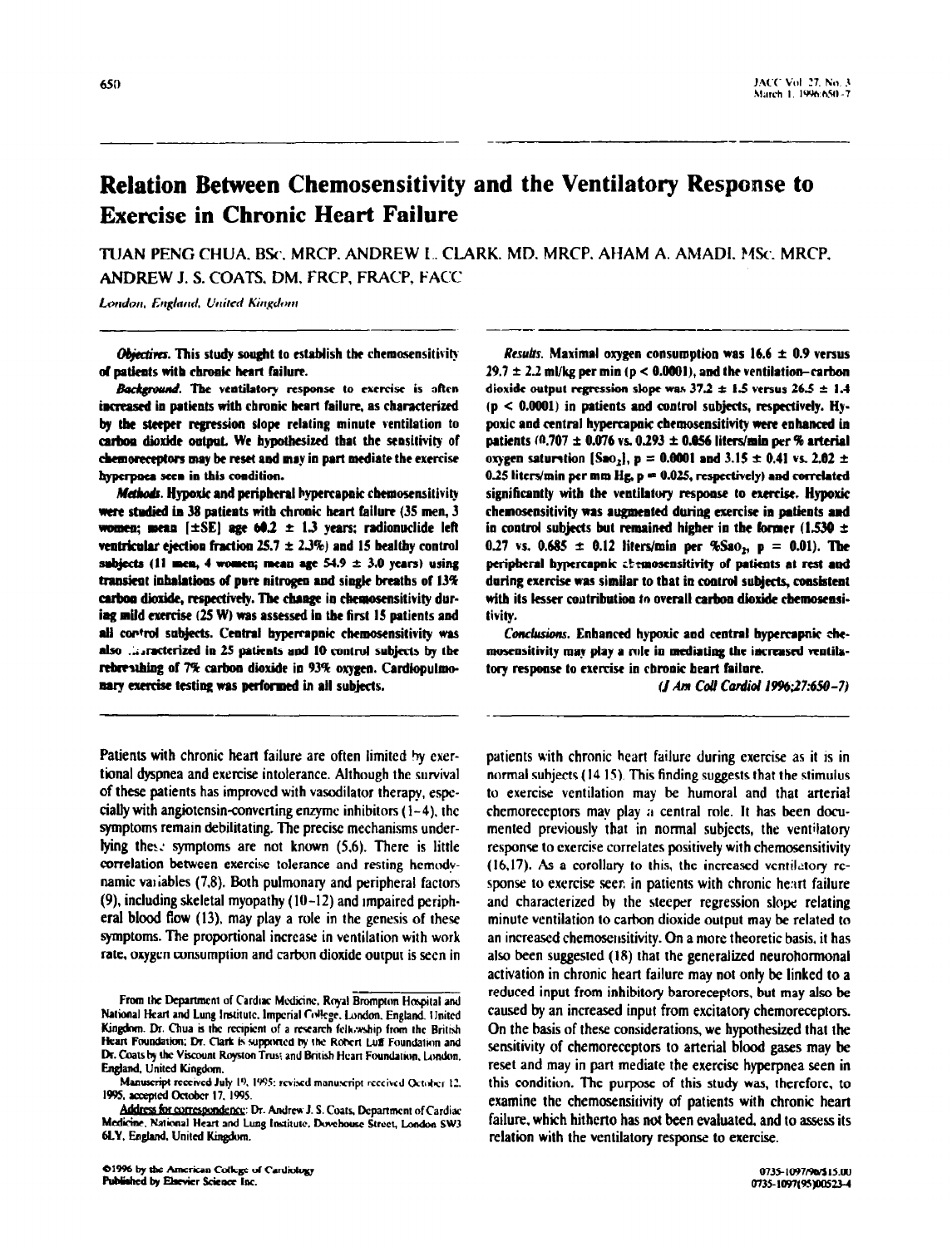| <b>Table 1.</b> Characteristics of Normal Subjects and Patients With |  |
|----------------------------------------------------------------------|--|
| Chronic Heart Failure                                                |  |

|                                               | Normal<br>Control             | <b>Patients</b><br>With CHE<br>$(n \times 38)$ |
|-----------------------------------------------|-------------------------------|------------------------------------------------|
|                                               | <b>Subjects</b><br>$(n - 15)$ |                                                |
|                                               |                               |                                                |
| Age (yr)                                      | 54.9 = 3.0                    | 60.2 ± 1.3.                                    |
| Male-female                                   | 11.4                          | 35.3                                           |
| Height (cm)                                   | $169.5 \pm 2.4$               | 1721 + 1.2                                     |
| Weight (kg)                                   | $73.9 \pm 4.1$                | 79.5 + 2.4                                     |
| Spirometry                                    |                               |                                                |
| $FEV1$ (% predicted)                          | $105.9 + 16$                  | $85.3 \pm 2.9$                                 |
| FVC (17 predicted)                            | $112.1 \pm 2.9$               | $89.2 \pm 2.7$                                 |
| Etiology of CHF                               |                               |                                                |
| <b>IHD</b>                                    |                               | 22                                             |
| DCM                                           |                               | 12                                             |
| Other'                                        |                               | $\overline{1}$                                 |
| <b>NYHA</b> functional class                  |                               |                                                |
| I                                             |                               | п                                              |
| $\mathbf{u}$                                  |                               | 19                                             |
| Ш                                             |                               | I٨                                             |
| IV                                            |                               | 2                                              |
| Treatment                                     |                               |                                                |
| Diuretic drugs                                |                               | 3X                                             |
| Dose of furosemide (mg) or its<br>cquivalent† |                               | $64.2 \pm 5.2$                                 |
| <b>ACE</b> inhibitory                         |                               | 25                                             |
| Digoxin                                       |                               | ю                                              |
| LVEF (7)                                      |                               | 25.7 + 2.3                                     |
| Max Os consumption (ml kg per min)            | 29.7 - 2.2                    | $16.6 \pm 0.9$                                 |
| Vt-Veo-slone                                  | 26.54 ± 1.40                  | 37.15 ± 1.51                                   |

"Two patients had valvular heart disease, and one had alcohol-related and one hypertension-related cardior vopathy. (One milligram of burnetanide was taken as equivalent to 40 mg of furosemide. Data presented are mean value  $\pm$  SE or number  $(7)$  of patients. ACE angiotensin-converting enzyme: CHF = chronic heart failure; DCM = idiopathic dilated cardiomyopathy;  $FEV_1$  = forced expiratory volume in 1 s: FVC = forced vital capacity: IHD = ischemic heart disease; LVEF = left ventricular ejection fraction;  $Max = maximal$ ; NYHA = New York Heart Association; VF-VCO<sub>2</sub> slope = regression slope relating minute ventilation to carbon dioxide output.

#### Methods

Subjects. Thirty-eight patients with chronic heart failure between 40 and 75 years of age (mean age  $[\pm S E] 60.2 \pm 1.3$ years: 35 men. 3 women) participated in the study. Patients with a known history of pulmonary and neurologic disease were excluded from the study. All patients had been in heart failure for  $>3$  months. They were all treated with diuretic drugs, and most received angiotensin-converting enzyme inhibitors. Nineteen patients were in New York Heart Association functional class II. and 16 in class III. No patient was limited by angina. Patient characteristics are summarized in Table I. A control group of 15 healthy subjects (31 10 73 years old, mean age 54.9  $\pm$  3.0 years; 11 men. 4 women) was also studied.

Hypoxic and peripheral hypercapnic chemosensitivity, both mediated by the carotid chemoreceptors. was assessed at rest in all subjects. The first I5 consecutive patients with chronic heart failure recruited into the study also had these assessmerits made during mild exercise on a cycle ergometer (Tunturi) at 25 W for 10 min on two separate occasions to evaluate the change in chemosensitivity on exercise. A fixed externa' work rate was used based on the observation that for a particular work rate, patients with chronic heart failure have a higher ventilatory response than normal subjects (14). In addition, central hypercapnic chemosensitivity was assessed in IO control subjects and 3 patients to assess the role of central (medullarv) chemoreceptors. All subjects performed cardiopulmonary exercise testing to assess the ventilatory response to exercise. Subjects were told to avoid caffeinated products on the morning of the tests. The study had been approved by the local ethics committee, and all subjects gave written informed consent.

Transient hypoxic ventilatory response test. There are three principal methods of assessing hypoxic chemosensitivity using steady state  $(19)$ , progressive  $(20.21)$  and transient  $(22)$ hypoxia. respectively. The absolute values obtained from each method arc different. hut relatively. fhey reflect the same indexes of chemosensitivity (23.24). The transient hypoxic method was chosen in this study for practical a d safety reasons because patients were not subjected to p olonged episodes of hypoxia. cspeciallv during exercise. and Ine depressant effects of prolonged hypoxia on central respiratory drive are also avoided.

The transient hypoxic chemosensitivity tesr was performed while subjects were seared and after a period of quiet breathing. Each subject wore a nose clip and.breathcd through a pneumatic respiratory valve (Innovision). which separated the expirate from the inspirate. The inspirate port was further connected 10 a T-valve placed behind the subject. and, depending on the position of the T-valve. the subject breathed either room air or pure nitrogen from a 4-liter reservoir bag that was quietly refilled from a gas cylinder containing pure nitrogen. Minute ventilation was measured breath by breath using a heated pneumotachograph. and continuous monitoring of oxygen and carbon dioxide was done at the mouth by mass spectrometry (Amis 2000, Innovision). The pneumotachometer and mass spectrometer were calibrated before each test. Arterial oxygen saturation was measured using a pulse oximeter (model N-200E, Nelkor), set at fast mode with a response time of 2 to 3 s and a lightweight ear probe clipped gently on the subject's right earlobe. After the subject breathed room air for several minutss. the T-valve was turned surreptitiously during the expiratory phase of the previous breath so that pure nitrogen was inhaled for two to eight breaths. This was repeated IO lo I5 times to provide a wide range of arterial oxygen saturations from 70% to  $100\%$ , with  $\sim$ 2-min intervals of air breathing between exposures to allow arterial oxygen saturation and end-tidal carbon dioxide to return to the subject's baseline. The maximal minute ventilation after each period of nitrogen inhalation was obtained by averaging the two largest consecutive breaths. We found the two-breath period optimal in maintaining sensitivity and reproducibility of the transient hypoxic test, as did Edelman et al. (25). The maximal ventilation was then plotted against the lowest arterial oxygen saturation reached for every period of nitrogen inha-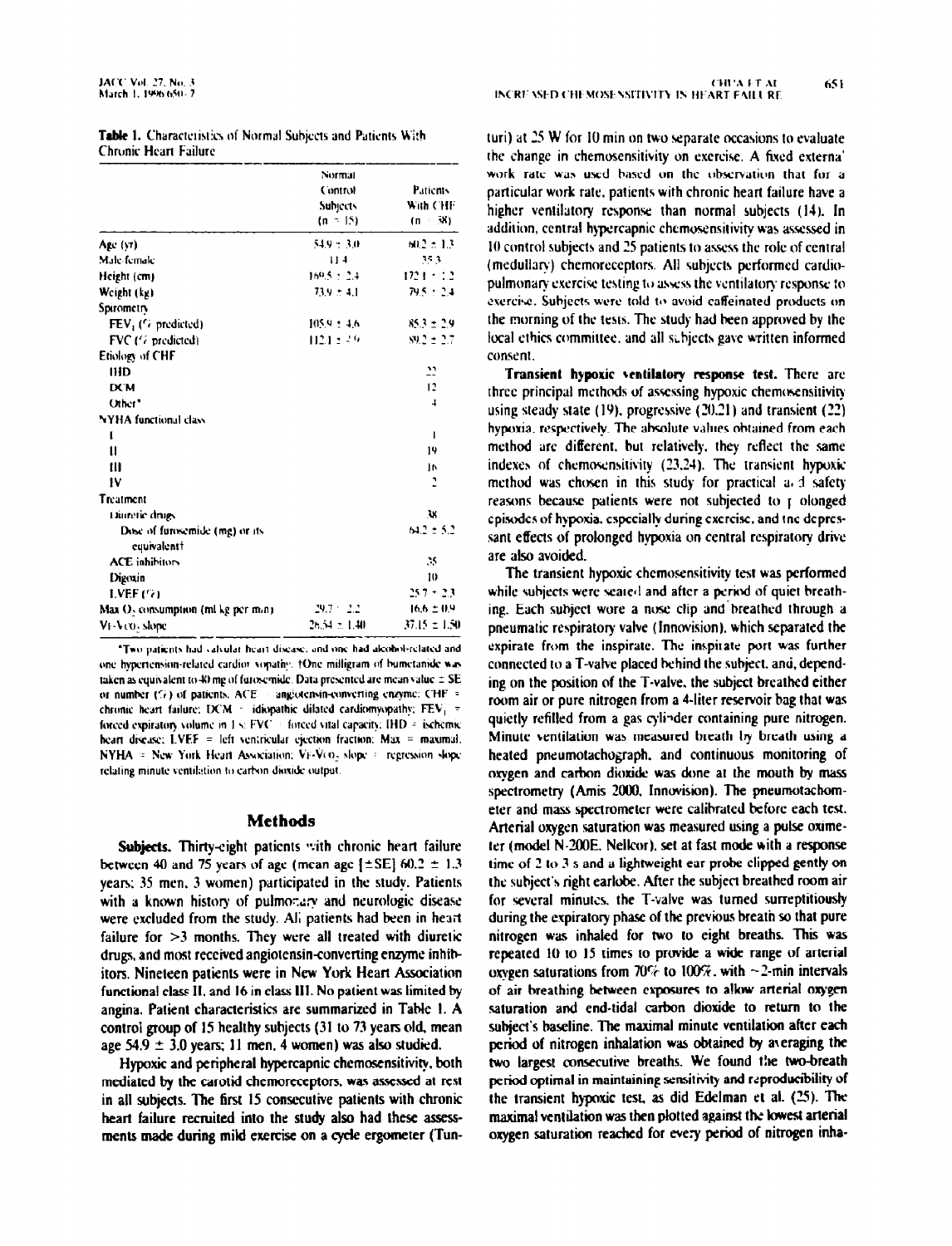lation. The transient hypoxic chemoscnsitivity was ohtaincd as the slope of the best-fit line that related ventilation IO arterial oxygen saturation, calculated by least-squares linear regression analysis and expressed in terms of liters per minute per percent oxygen saturation (liters/min per BSao,). For the transient hypoxic test during cxercisc. on average, only six episodes of transient hypoxia were given in view of the duration of the exercise. A delay of 3 mm after the onset of exercise was given before the hypoxic chemosensitivity testing to allow steady state (26,27). For safety reasons, the degree of arterial oxygen desaturation was deliberately kept  $>80\%$ . All patients were monitored electrocardiographically during exercise.

Single-breath carbon dioxide ventilatory response test. Peripnera! hypercapnic chemosensitivity was assessed using the single-breath carbon dioxide test as described by McClean et al, (28). The apparatus includingthe T-valve was the same as that described before. A smaller 2-liter reservoir hag was used. which was quietly refilled after each inhalation with a gas mixture containing  $13\%$  carbon dioxide in air. After a period of quiet breathing, the T-valve was turned during the expiratory phase of the previous breath so that the subject inhaled a single breath of 13% carbon dioxide in air. On average, IO breaths were administered at  $\sim$ 2-min intervals. As before, minute vertication was measured. We make the continuous monitoring of car- $\sim$ bon dioxide done at the manufacture mouth with minute ventilation was minute ventilated at the mean minute ven bon dioxide done at the mouth. The mean minute ventilation of the preceding five breaths before the stimulus carbon dioxide breath was calculated and taken as the control ventilation  $[\dot{V}(C)]$ . The mean end-tidal fraction of carbon dioxide of these breaths was also calculated and taken as the control end-tidal fraction of carbon dioxide [F $ETCO<sub>2</sub>(C)$ ]. The response ventilation after the stimulus carbon dioxide breath  $\left[\hat{V}(S)\right]$  was calculated by averaging the two largest consecutive breaths. but, unlike before, within 20 s after the stimulus breath. Breaths beyond this time limit were assumed to be affected by central chemoreceptors and therefore excluded from analysis  $(28)$ . The end-tidal carbon dioxide concentration of the stimulus breath was considered the stimulus end-tidal fraction of carbon dioxide [FETCO<sub>2</sub>(S)]. The single-breath carbon dioxide response was calculated using the previous variables as follows:

$$
\dot{V}(S) = \dot{V}(C)
$$
  
Single-breath CO<sub>2</sub> response = [FETCO<sub>2</sub>(S) - FETCO<sub>2</sub>(C)] × (P<sub>a</sub> - 47)

where  $P_{\mu}$  is the atmospheric pressure (mm Hg), and 47 is the saturated water vapor pressure ( $mm$  Hg). The mean of  $10$ responses was considered the subject's single-breath carbon dioxide response at rest and expressed in liters per minute per millimeter Hg (liters/min per mmHg). For the 10-min exercise period at 25 W on the cycle ergometer, an average of six single breaths of carbon dioxide were administered at shorter time intervals in view of increased minute ventilation and circulation during exercise. These were given 3 min after the onset of exercise to allow steady state.

Carbon dioxide rebreathing technique. Central hypercapnic chemosensitivity was assessed using rebreathing of carbon dioxide (29). During the test, expired carbon dioxide is constantly returned to the lungs, and as carbon dioxide accumulates, this provides a progressive carbon dioxide stimulus to ventilation. After a period of quiet breathing, subjects rebreathed through a 6-liter bag containing a gas mixture of  $7\%$ carbon diosidc in oxvgcn for 1 min; the test was stopped sooner if they were too breathless to continue or if P $E$ T( $O<sub>2</sub>$ ) exceeded  $10\%$ . It has been shown (29) that by rebreathing of 7% carbon dioxide (which approximates to venous  $P(O_2)$ ) in oxygen, a  $P(O_2)$ equilibrium is developed rapidly in the mixed venous blood. arterial blood. gas in the lung and gas in the breathing bag. Thus, the  $P(x)$  in any one of these compartments is represenlativc of the other compartments. including the brain tissue. With the high oxygen concentration, the peripheral hypercapnic response is known to be very small or negligible (30.31). Minute ventilation was measured breath by breath. and continuous monitoring of oxygen and carbon dioxide was done at the mouth by mass spectrometry. The central hypercapnic chemosensitivity was obtained as the slope that related minute ventilation to PETCO<sub>2</sub> calculated by linear regression analysis and expressed in terms of liters per minute per millimeter Hg  $(liters/min)$  per mm Hg). We did not perform this test during exercise because of the uncertainties of Pco, equilibrium during exercise in all the compartments (nixed venous blood. arting cartes in an the compartments in the british blood, arterial blood, gas in the lung and gas in the breathing bag) using the same mixture of  $7\%$  carbon dioxide in oxygen.

Studies of reproducibility. The transient hypoxic, singlebreath carbon dioxide and rebreathing carbon dioxide tests were repeated in seven healthy control subjects and five patients with chronic heart failure to assess reproducibility and the coefficient of variation. There was good agreement between repeated measurements ( $r = 0.93$ , 0.69 and 0.97, respectively,  $p \le 0.05$  for all three tests), with the mean coefficient of variation of the respective tests being 21.4  $\pm$  $3.0\%$ ,  $21.0 \pm 4.9\%$  and  $14.6 \pm 4.4\%$ , accordingly, comparable to other studies  $(24, 28, 29)$ . Similarly, the mean value of the respective tests in our control subjects compared favorably. with previous data  $(24.25, 28.29)$ .

Cardiopulmonary exercise testing. Cardiopulmonary exercise testing was performed in all subjects on a separate day to determine the exercise ventilation. All exercised to exhaustion (respiratory exchange ratio  $> 1.1$ ) using the Bruce protocol (32), with the addition of a "stage 0" at 1.0 mph and  $5\%$ gradient tor the patients with chronic heart failure. Respiratory gas exchange analysis was carried out by means of a respiratory mass spectrometer (Amis 2000, Innovision) using the inert gas dilution technique  $(33)$ . The slope of the regression line relating minute ventilation to carbon dioxide output was used as an index of the ventilatory response to exercise  $(15)$ .

Statistical analysis. Results are presented as mean value  $\pm$ SE. Two-tailed Student  $t$  test was used where appropriate to assess the significance of results. The relation between variables was assessed using linear regression analysis;  $p < 0.05$ was considered significant.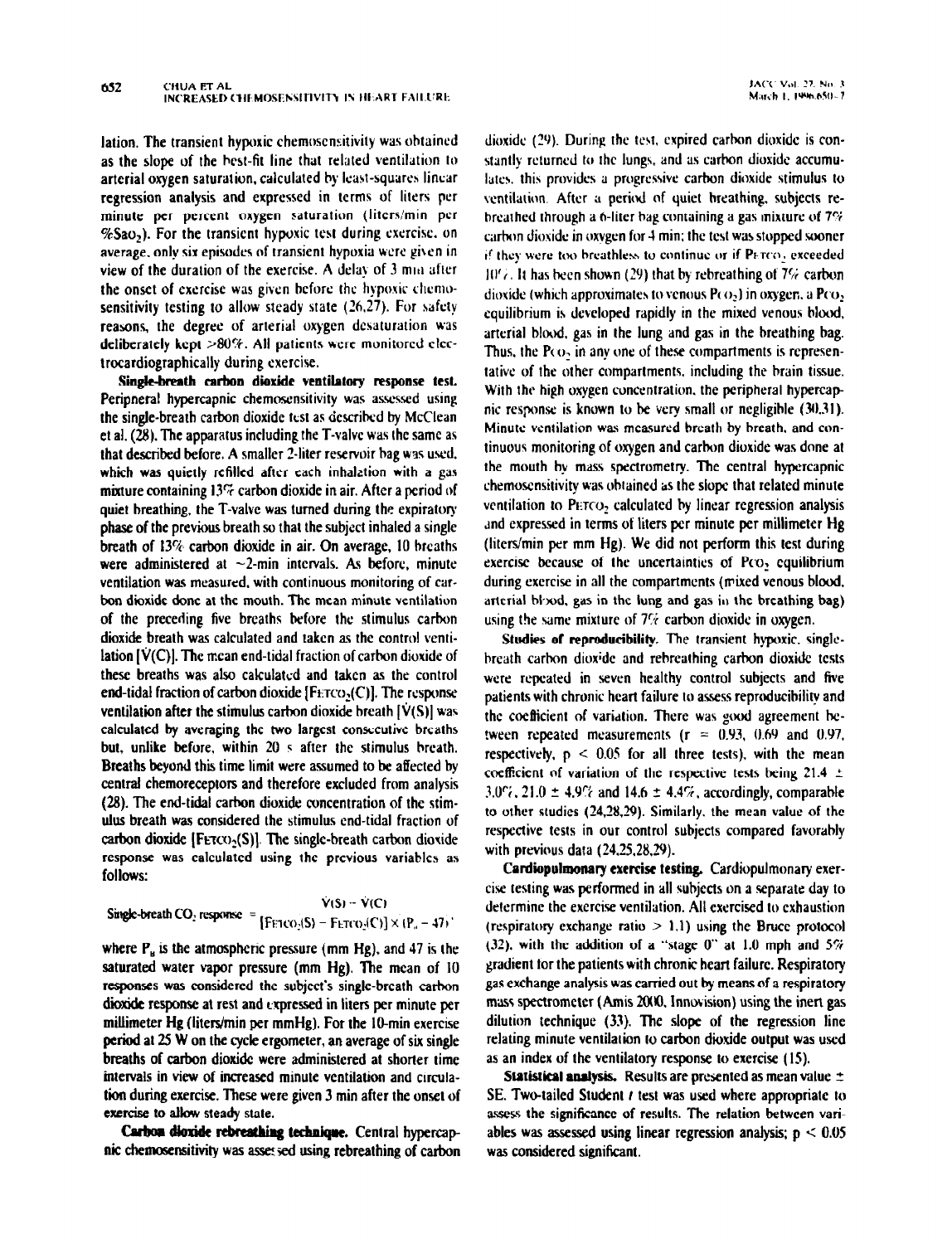

Figure 1. Transient hypoxic chemosensitivity in patients with chronic heart failure (CHF) versus normal subjects.  $SaO2 =$  arterial oxygen saturation.

## **Results**

Cardiopulmonary exercise testing. Mean age, height and weight of control subjects and patients with chronic heart failure did not differ significantly (Table 1). Also shown in Table 1, patients with chronic heart failure had a lower maximal oxygen consumption  $(p < 0.0001)$  and higher ventilatory response to exercise as judged by the higher ventilationcarbon dioxide output regression slope compared with that for control subjects ( $p < 0.0001$ ). There was no significant difference in maximal oxygen consumption (16.4  $\pm$  0.8 vs. 17.3  $\pm$ 2.3 ml/kg per min), ventilation–carbon dioxide output regression slope (38.13  $\pm$  1.70 vs. 34.60  $\pm$  3.40) or left ventricular ejection fraction (27.1  $\pm$  2.8 vs. 22.7  $\pm$  4.5%) between patients with chronic heart failure from ischemic heart disease and idiopathic dilated cardiomyopathy who participated in the study.

Hypoxic chemosensitivity. Figure 1 shows a significantly higher transient hypoxic ventilatory response in patients with chronic heart failure (0.707  $\pm$  0.076 liters/min per  $\%$ Sao.) than in control subjects (0.293  $\pm$  0.056 liters/min per  $\frac{7}{6}$ Sao-). When the results of the transient hypoxic ventilatory test were analyzed separately for patients with chronic heart failure from ischemic heart disease and idiopathic dilated cardiomyopathy, there was no significant difference between the two groups  $(0.642 \pm 0.088 \text{ vs. } 0.819 \pm 0.14 \text{ liters/min per } \%$ Sao., p = 0.3).

Hypercapnic chemosensitivity. The peripheral hypercapnic chemosensitivity was higher in patients with chronic heart failure (0.388  $\pm$  0.04 vs. 0.310  $\pm$  0.051 liters/min per mm Hg), but this did not reach statistical significance (Fig. 2). On the contrary, when central hypercapnic chemosensitivity was assessed in 25 of the patients with chronic heart failure, there was a significant difference between patients and control subjects  $(3.15 \pm 0.41 \text{ vs. } 2.02 \pm 0.25 \text{ liters/min per mm Hz, p} = 0.025)$ 



Figure 2. Single-breath carbon dioxide (CO2) response in patients with chronic heart failure (CHF) versus normal subjects.

(Fig. 3). These 25 patients had similar age (57.4  $\pm$  1.7 vears). maximal oxygen consumption (17.8  $\pm$  1.1 mi/kg per min). ventilation-carbon dioxide output regression slope  $(37.8 \pm$ 2.0) and left ventricular ejection fraction (23.4  $\pm$  2.8%) when compared with the total patient group studied. Fourteen patients had ischemic heart disease, and nine had idiopathic cardiomyopathy. There was no difference in central hypercapnic chemosensitivity between these two groups of patients  $(3.20 \pm 0.51 \text{ vs. } 3.27 \pm 0.83 \text{ liters/min per mm Hg. p} = 0.95).$ Of these 25 patients. 11 were in New York Heart Association functional class II and 13 in class III.

Chemosensitivity, functional impairment and exercise ventilatory response. To see whether there was any relation between hypoxic and central hypercapnic chemosensitivity and functional impairment, we compared the respective chemosensitivity in patients in functional classes II and III, as shown in Figure 4. Although the hypoxic chemosensitivity was higher in

Figure 3. Central hypercapnic chemosensitivity as measured by carbon dioxide (CO2) rebreathing in patients with chronic heart failure (CHF) versus normal subjects

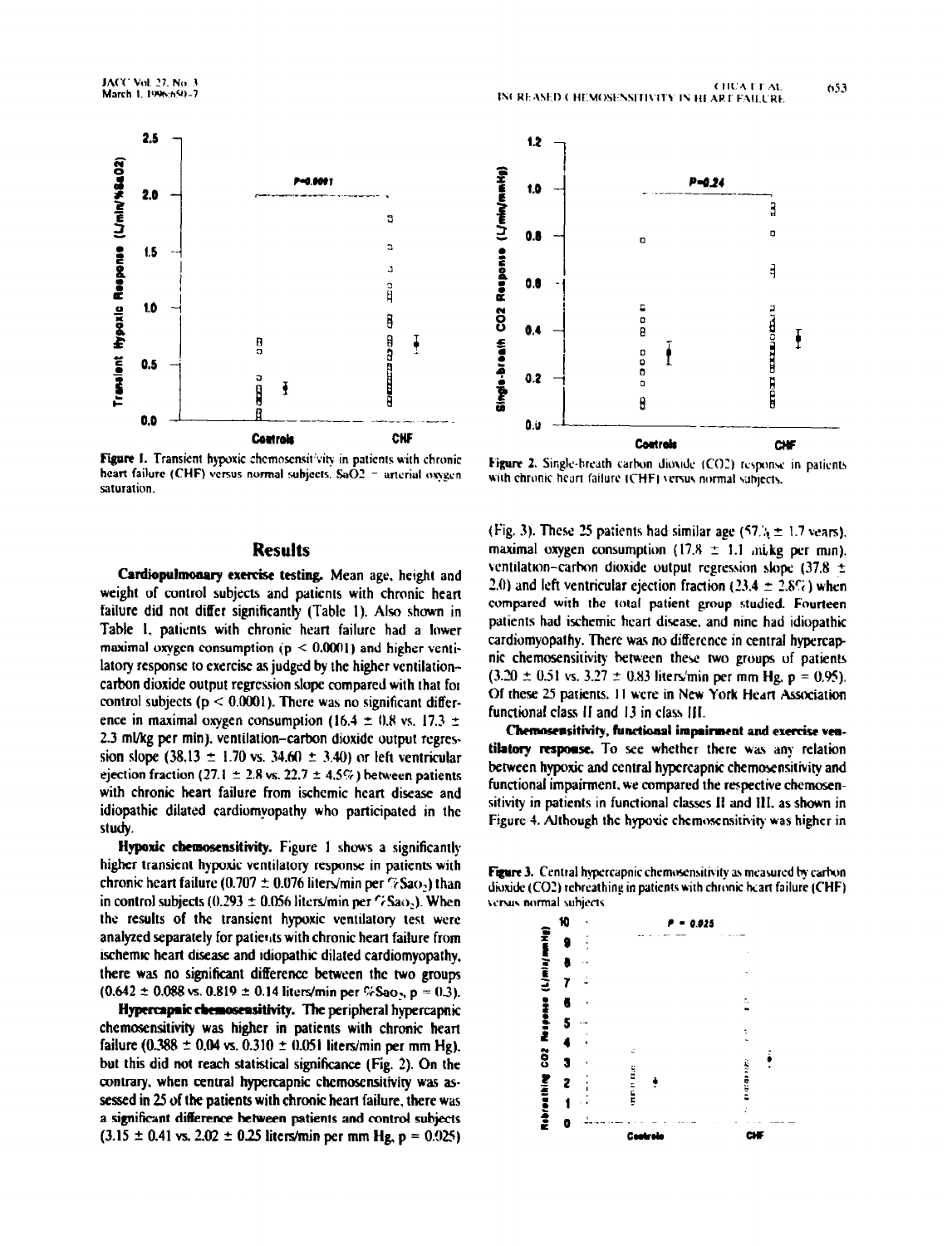

Figure 4. Tc.), Relation between hypoxic chemosensitivity and functional capacity showing a higher chemosensitivity in New York Heart Association functional class III, although not statistically significant because of much overlap between patients in classes II and III. Bottom, Relation between central hypercapnic chemosensitivity and functional cepacity. Abbreviations as in Figures 1 and 2.

functional class III than class II, this was not statistically significant (0.724 ± 0.10 vs. 0.600 ± 0.11 liters/min per % Sao<sub>2</sub>.  $p = 0.41$ ). In contrast, central hypercapnic chemosensitivity tended to be more discriminatory, with patients in functional class III having a significantly higher chemosensitivity than

Figure 5. Relation between ventilation-carbon dioxide output (VE-VCO2) regression slope and transient hypoxic chemosensitivity at rest. Other abbreviations as in Figure 1





Figure 6. Relation between ventilation-carbon dioxide output regression slope and central hypercapnic chemosensitivity. Abbreviations as in Figures 2 and 5.

those in class II (4.17  $\pm$  0.66 vs. 2.00  $\pm$  0.14 liters/min per mm Hg,  $p = 0.007$ ) (also shown in Fig. 4).

A significant correlation was seen between the ventilatory response to exercise and hypoxic chemosensitivity, as shown in Figure 5 ( $r = 0.44$ ,  $p = 0.001$ ). There was also a significant correlation between the ventilatory response to exercise and central hypercapnic chemosensitivity, as shown in Figure 6 ( $r =$ 0.66,  $p \le 0.001$ ). There was no correlation between the ventilatory response to exercise and the peripheral hypercapnic chemosensitivity ( $r = 0.08$ ,  $p = 0.94$ ).

Chemosensitivity during mild exercise. The 15 patients with chronic heart failure who had their chemosensitivity assessed during mild exercise showed similar baseline characteristics (age 60.7  $\pm$  1.3 years; maximal oxygen consumption  $17.9 \pm 1.4$  ml/kg per min; ventilation-carbon dioxide output regression slope 34.13  $\pm$  2.30; left ventricular ejection fraction  $27.5 \pm 3.6\%$ ) compared with all patients with chronic heart failure as a group. As shown in Table 2, the transient hypoxic

Table 2. Summary of Chemosensitivity Results at Rest and During Mild Exercise in Normal Control Subjects and Patients With **Chronic Heart Failure** 

| Chemoscusitists                        | Normal<br>Control<br><b>Subjects</b><br>$(n - 15)$ | <b>Patients</b><br>With CHF<br>$(n - 15)$ | P<br>Value |
|----------------------------------------|----------------------------------------------------|-------------------------------------------|------------|
| Fransient hypoxia                      |                                                    |                                           |            |
| (liters min per $7/5a(1)$ )            |                                                    |                                           |            |
| Rest                                   | $0.293 \pm 0.056$                                  | $0.684 + 0.130$                           | 0.01       |
| Mild exercise (25 W)                   | $0.685 \pm 0.120$                                  | 1.530 = 0.270                             | 0.01       |
| Mean augmentation during<br>evercise*  | $3.05 \pm 0.02$                                    | $2.66 \pm 0.37$                           | NS         |
| Single-breath CO.                      |                                                    |                                           |            |
| fliters/min per mm Hg)                 |                                                    |                                           |            |
| Rest                                   | $0.310 \pm 0.051$                                  | $0.324 \pm 0.046$                         | NS         |
| Mild exercise (25 W)                   | $0.507 \pm 0.052$                                  | <b>0.5% ± 0.0%</b>                        | NS         |
| Mean augmentation during<br>exercise." | $2.31 \pm 0.42$                                    | $2.05 \pm 0.43$                           | NS         |

'Mean value of all individual augmentation during mikl exercise expressed as a fraction of rest value. Date presented are mean value ±SE. CHF = chronic heart failure;  $CO_2$  = carbon dioxide; Sao<sub>2</sub> = crierial oxygen saturation.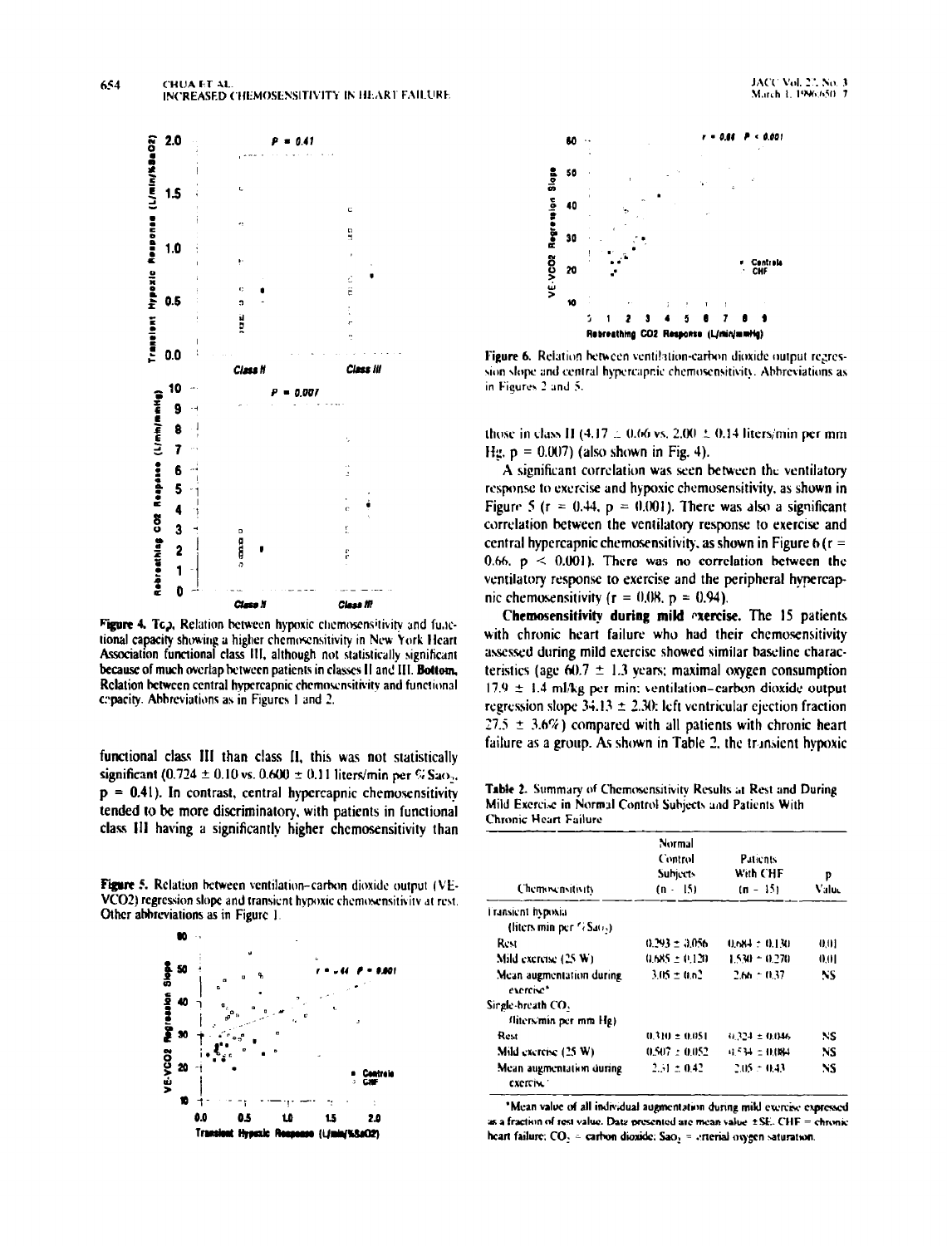response during exercise in these 15 patients was  $1.530 \pm 0.270$ liters/min per  $%$ Sao<sub>2</sub> compared with 0.685  $\pm$  0.120 liters/min per  $%$ Sa $o<sub>2</sub>$  in normal subjects. Despite augmentation of the hypoxic chemosensitivity during exercise in both control subjects and patients with chronic heart failure, the transient hypoxic response remained significantly higher in patients. Also shown in Table 2. the peripheral hypcrcapnic chemoscnsitivity was also augmented during cxcrcise in control subjects and patients, but there was no significant difference between the two groups.

When the hypoxic chemosensitivity measured during mild exercise was correlated with ventilation-carbon dioxide output regression slope, the relation between these two variables remained intact, with a correlation coefficient of  $0.41$  (p = 0.024). A weak association between the single-breath carbon dioxide response during exercise and ventilation-carbon dioxide output regression slope was also seen ( $r = 0.34$ ,  $p = 0.07$ ).

## **Discussion**

General findings. Little is known about chcmosensitivity in chronic heart failure. It has been documented that centra! hypercapnic chemoser,sitivity is enhanced in patients with chronic heart failure with central sleep apnea. but hypoxic chcmosensitivity was not studied (34). We demonstrated in the present study that there is increased hypoxic and central hypercapnic chemosensitivitv in patients with chronic heart failure. We showed that patients in functional class 111 had a higher chemosensitivity than those in class II, although this was not statistically significant with respect to hypoxic chcmoscnsitivity. The lack of differentiation may be because there is much overlap in hypoxic chemosensitivity between patients in functional classes II and III or perhaps hypoxic chemosensitivity is less associated with the functional capacity of patients. It has to be acknowledged that even in normal subjects. both hypoxlc and hypercapnic chemosensitivity may va:y considerably between subjects (35). However, the central hypercapnic chemosensitivity was significantly higher in patients in a  $1$  igher functional class and may therefore relate more to the severity of chronic heart failure.

The absence of a significant increase in single-breath carbon dioxide response in patients with chronic heart failure is surprising although not totally unexpected. The single-breath carbon dioxide response test measures the peripheral hypercapnic chemosensitivity. Functional hypercapnic chemosens; tivity is predominantly mediated by the central citemorezeptors. Some studies (30) have shown that the peripheral hypercapnic chemosensitivity accounts for only about one tenth of overall carbon dioxide chemosensitivity.

Mechanisms causing increased chemosensitivity. There arc several possible mechanisms causing increased hypoxic chemosensitivity in patients with chronic heart failure. It is recognized that there are neurohormonal changes (36,37) in patients with chronic heart failure. and these include increased catecholamine Icvek. Catecholamines are known lo potentiale chemosensitivity (38,39). Peripheral blood flow is also known lo hc rcduccd in chronic hrart failure (13). and this may be related to reduced cardiac output or increased vasomotor tone. it has been previously suggested that a decrease in chemoreceptor blood flow, causing an ischemic hypoxia, may also mediate an increase in chemosensitivity (40).

Mechanisms causing altered central hypercapnic chemosensitivity are more obscure. Alteration in central neurogenic input or signals from muscle ergcreceptors (41.42) may induce changes in central hypercapnic chenlosensitivity. Alternatively, signals from muscle ergoreceptors may feed directly into the respiratory control centers, causing central augmentation of both medu'tary and carotid chemoreceptor input. We have recently shoun that !he contribution of ergorcceptors to the ventilatory response to exercise is higher in patients with chronic heart failure than in control subjects (43). Early lactic acidosis during exercise may reduce the buffering ability in patients with chrouic heart failure with consequent increased chemoreceptor activity but this cannot explain the increased chemocensitivity at rest. Perhaps the interaction of carbon dioxide with other ventilatory control mechanisms may offer clue.. It may b: that the respiratory control centers are similarly and nonspecifically more responsive to various stimuli including carbon dioxide and exercise (44).

Relation between chemosensitivity and exercise ventilation. The role of chemosensitivity in mediating the ventilatory response to exercise is not known in chronic heart failure. In normol subjects, it has been shown in one study that carbon dioxide chemosensitivity, as measured by the rebreathing method, is related to the ventilatory response to exercise (16). In another study. exercise ventilation has been shown to be pos\*ively correlated with both hypoxic and hypercapnic chemosensitivity in healthy subjects (17). The mechanisms by which chemorzceptors may mediate exercise hyperpnea remain unclear, because there is little <sup>q</sup>uctuation in arterial blood gases, the putative stimuli, during exercise. Suggested mechanisms include an increased gain in chemosensitivity during cxercise (45.46). Augment,.ion in chemosensitivity during exercise has been well documented in normal subjects (38.47). In other words, for a given partial pressure of arterial blood gases, it represents a higher stimulus to ventilation than otherwise, had the chemosensrtivity not ken enhanced. Thus. the absence of significant hypoxemia or hypercapnia does not exclude the existence of increased chemosensitivity. In our study, we showed an increase in rest hypoxic and cenlral hypercapnic chemosensitivity in patients with chronic heart failure compared with that in normal subjects. There was also a significant degree of correlation between resting chemosensitivity and the ventilatory response to exercise. Hypoxic and hypercapnic (at least the peripheral component) chemosensitivity were shown to be augmented in patients with chronic heart failure during exercise. The augmentation in chemosensitivity during exercise may be explained by a further increase in catecholamines during exercise (38), elevation of arterial potessium level (48) or perhaps early lactic acidosis during exercise. Increased oscillations in arterial carbon dioxide. oxygen and pH caused by exercise and exaggerated in heart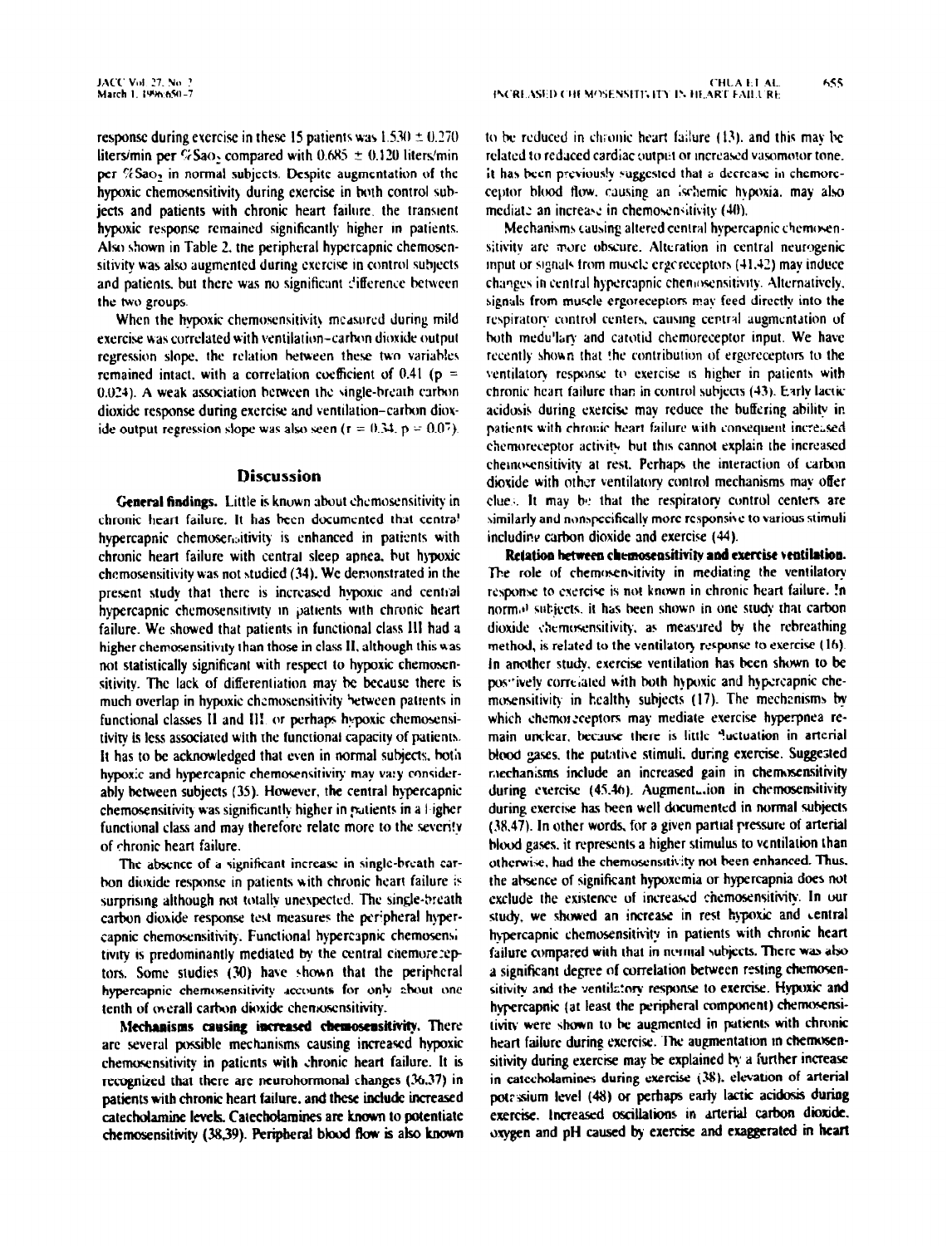may affect exercise hyperpnea has been documented previously method. (4950). In chronic heart failure, the increased ventilatory response to exercise is often attributed to the increase in dead space ventilation (51). However, it remains to be answered how this dead space is sensed by the body, particularly if arterial blood gases remam little changed in chronic heart failure (52). Increased physiologic dead space and ventilationperfusion mismatch may well increase the amplitude of oscillations in blood gases that is sensed by chemoreceptors. They may therefore also be important in mediating the effects of increased dead space and ventilation-perfusior, mismatch in chronic heart failure.

Conclusions. The increase in chemosensitivity may serve as a compensatory mechanism producing an increase in ventilatory response during exercise and thereby preserving blood gas homeostasis, including maintaining arterial oxygen concentration. In fact. it has been shown (53) that increasing inspired oxygen concentration during exercise improves breathlessness and reduces minute ventilation in these patients. Other investigators (54) have reported mechanisms such as increased erythropoiesis that directly improve arterial oxygen content in chronic heart failure patients to compensate for reducrd systemic arterial oxygen delivery.

In conclusion. there is increased hypoxic and central hypercapnic chemosensitivity in patients with chronic heart failure. Both hypoxic and hypercapnic chemosensitivity appear to correlate well with the ventilatory response to exercise. Although this association does not necessarily mean causation, arterial chemoreceptors may mediate the exercise hyperppea seen in patients with this condition. The control of ventilation during exercise is complex, probably more so in chronic heart failure. Therefore, although increased chemosensitivity may play a role in the exercise hyperpnea in chronic heart failure, there are likely to be other factors involved. Furthermore, although this study shows the association between enhanced chemosensitivity and the increased ventilatory response to exercise, it should be emphasized that the latter is not synonymous with the sensation of dyspnea. It thus remains to be seen whether drugs that suppress chemosensitivity, such as mild opiates (55). would be of therapeutic benefit in retieving the debilitating symptoms of breathlessness in chronic heart failure.

Limitations of the study. With the transient hypoxic chemosensitivity test, both the arterial oxygen desaturation and the resultant ventilatory response are fleeting in nature. The measurement of arterial oxygen saturation and the use of a two-breath period to define maximal minute ventilation in such conditions, although necessary under the constraints of the method. may give rise to errors. However. a pulse oximeter (Nellcor N-200E) with a fast response time of 2 to 3 s was used in our study. Previous studies have demonstrated the accuracy  $(\pm 3\%)$  and reliability of arterial oxygen saturation obtained by pulse oximeter of this particular model in comparison to direct

failure may also be a possible mechanism of augmentation of measurement of arterial blood samples (56.57). Furthermore, chernosensitivity during exercise. The potential importance of as shown by Shaw et al. (24), the transient method can give as such oscillations as a mechanism by which chernoreceptors good an index of hypoxic chernosensit good an index of hypoxic chemosensitivity as the progressive

> From the results of the first 15 consecutive patients with chronic heart failu e. we found that the hypoxic chemosensitivity was significantly higher in chronic heart failure, both at rest and during exercise. We therefore discontinued assessing the exercise chemosensitivity of the remaining patients. primarily kcause hypoxia during exercise was unpleasant to patients and had a certain associated risk. These 15 patients had similar age. exercise capacity, tadionuclide ejection fraction and resting chcmosensitivity compared with all the patients with chronic heart failure we studied as a whole. Despite only a randomly chosen subgroup of subjects having had the carbon dioxide rebreathing test. we were able to demonstrate that the central hypercapnic chemoscnnsitivity was increased in patients with chronic heart failure. We did not attempt to measure central hypercapnic chemosensitivity during exercise, for the reasons stated, which may have otherwise added more information to our study.

> Finally, because of the obvious limitation of using ventilatory changes to quantitate chemosensitivity, it is not possible to distinguish whether the increased ventilatory responses to hypoxia or hypercapma are solely related to an increased gain in intrinsic chemoreccptor tunction or whether they reflect the sitered kinetics caused by an increased dead space in heart failure. However, as discussed earlier, there are several abnormalities in chronic heart failure that may cause an increased chemosensitivity. thus making it unlikely that the results in this study arc largely caused by an increased dead spuce. Furthermore, there is a fundamental difference between the ventilatory response to metabolic changes during exercise and the vc.itilatory response to hypoxia or hypercapnia, as in the tests of chemosensitivity, in relation to dead space. The ventilatory response to exercise represents a response to an endogenous load, whereas the latter represents that to an external stimulus. An increased dead space may actually diminish the level of the external stimulation reaching the arterial chemoreceptors. That there was an increase in chemosensitivity thcrcfore suggests that there is an inherent change in chemoreceptor function.

### References

- 1. Cohn JN. Archibald DG, Ziesche S, et al. Effect of vasodilator therapy on mortality in chronic congestive heart failure. Results of a Veterans Administration cooperative study. N Engl J Med 1986;314:1547-52.
- 2. CONSENSUS Trial Study Group. Effects of enalapnl on mortality in severe congestive heart failure. Results of the cooperative north Scandinavian cnalapril survival study (CONSENSUS). N Engl J Med 1987;316:1429-35.
- 3. SOLVD Investigators. Effect of enalapril on survival in patients with reduced kft ventricular cicction tractions and congestive heart failure. N Engl J Med 1991:325:293-302.
- 4. Cohn JN, Johnson G. Ziesche S. et al. A comparison of cnalapril with hydralazine-isosorbide dinitrate in the treatment of chronic congestive heart failure. N Engl J Med 1991;325:303-10.
- 5. Clark AL, Coats AJS. The mechanisms underlying the increased ventilatory response to exercise in chronic heart failure. Eur Heart J 1992:13:1698-708.